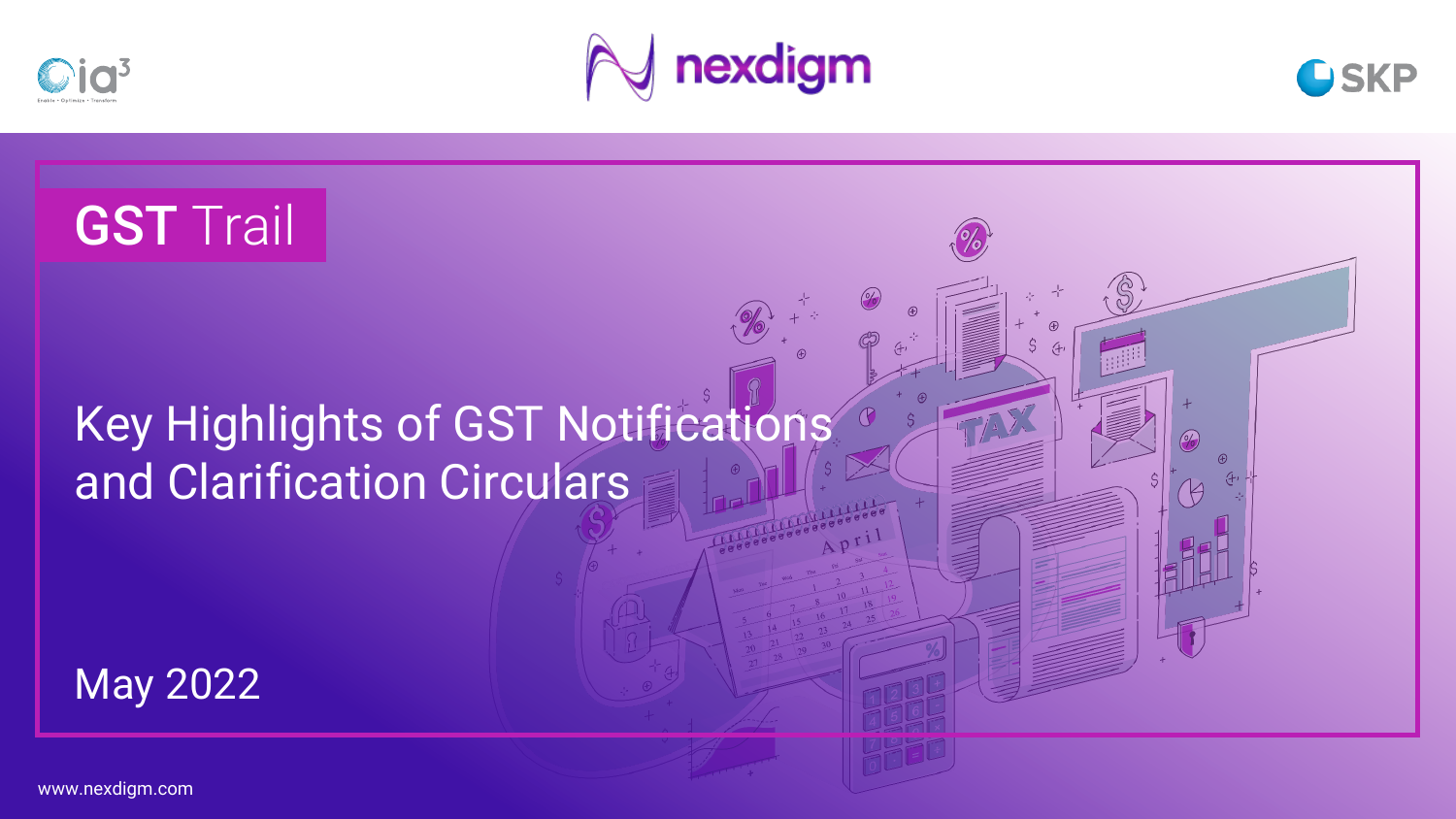

May 2022 **GST** Trail

#### Notification No. 07/2022-Central Tax dated 26 May 2022

The late fee payable on delay in filing GSTR-4 for FY 21-22 has been waived off for two months spanning from 1 May 2022 to 30 June 2022.

#### Instruction No. 01/2022-23 (GST-Investigation) dated 25 May 2022

Central Board of Indirect Taxes and Customs (CBIC)'s GST Investigation wing clarifies that there will not be any circumstance in which the tax officer can 'recover' tax dues from the taxpayer during the course of a search, inspection, or investigation coercively. Recovery of taxes not paid or short paid can only be made after following the due legal process. The tax officials have been suggested to educate the taxpayers about the provisions for voluntary tax payment via Form DRC-03 rather than forcing them to pay.

#### [Module wise new functionalities deployed on the GST Portal for](https://www.gst.gov.in/newsandupdates/read/540)  taxpayers

Various new functionalities are implemented and deployed on the GST Portal, from time to time, for GST stakeholders. These functionalities pertain to different modules such as Registration, Returns, Advance Ruling, Payment, Refund, and other miscellaneous topics. The listing of functionalities and webinars conducted/ videos posted have been listed in the portal for reference.

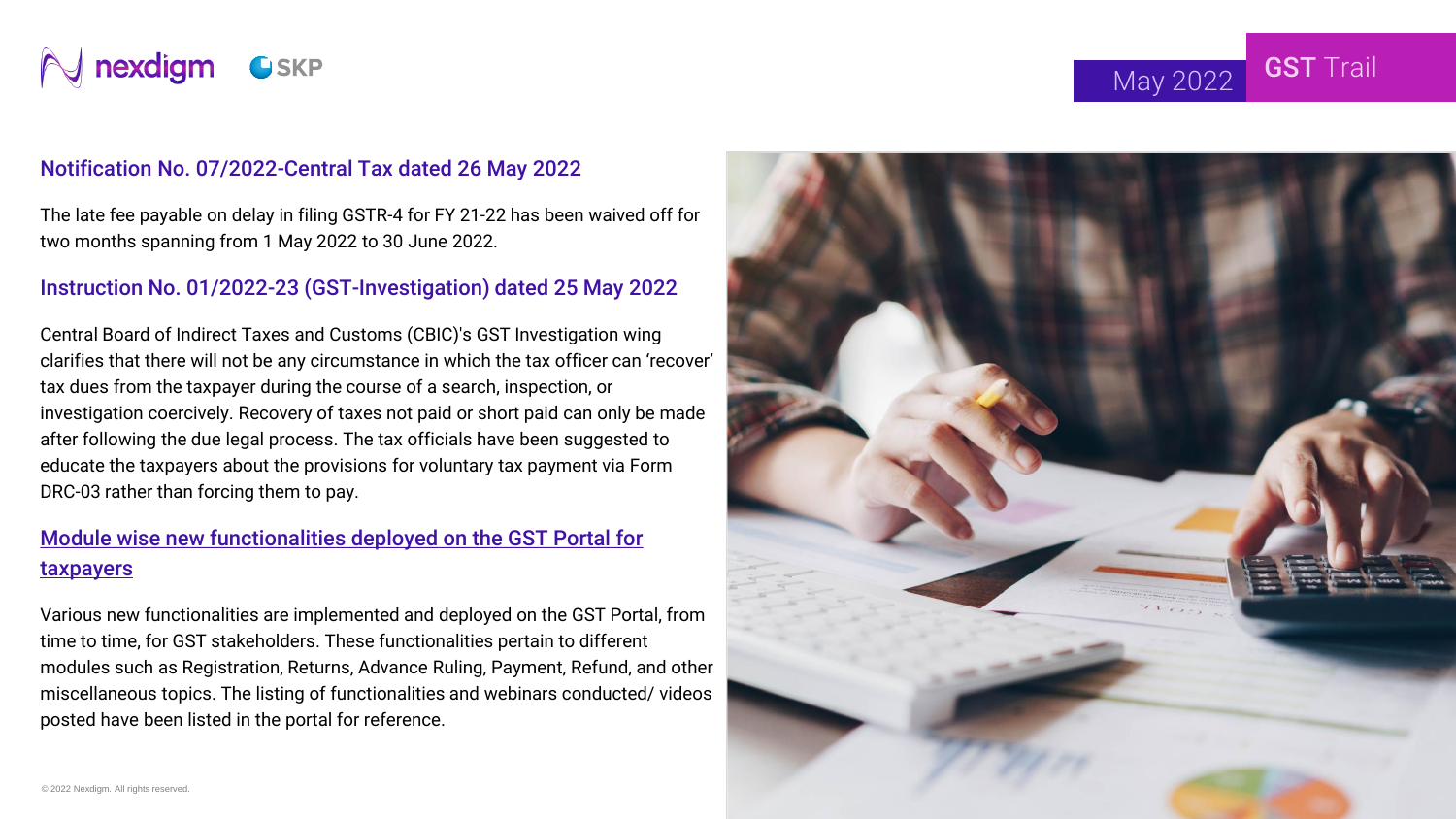

#### [Reporting 6% rate in GSTR-1](https://www.gst.gov.in/newsandupdates/read/539)

With respect to the introduction of a 6% rate on certain goods by a Notification No 02/2022 dated 31 March 2022, Form GSTR-1 is under a process of change to the extent of including a new rate of 6% IGST or 3% CGST + 3% SGST. Until then, taxpayers who have to report goods at this rate are advised to report the entries in the 5% heading and then manually increase the system computed tax amount to 6%. This will ensure that the correct tax amount is reported in GSTR-1.

#### [Annual Aggregate Turnover \(AATO\) computation for FY 2021-22](https://www.gst.gov.in/newsandupdates/read/537)

Taxpayers can find their exact AATO for the FY 2021-22 on their dashboard of the GST portal. The AATO for the current FY can also be viewed and shall be computed on the basis of returns filed to date. Further, subject to the review of the Jurisdictional Tax Officer, taxpayers can also opt to update the system computed turnover if they feel there is a mismatch in system calculated turnover as per dashboard and turnover as per their records. Please note that this amendment can be carried out twice within the month of May 2022 on a PAN basis. The jurisdictional tax officer, post his review, will amend/update the values furnished by the taxpayer.

#### Notification No. 05/2022 and 06/2022-Central Tax dated 17 May 2022

CBIC extended the due date for:

- i. filing GSTR-3B for the month of April 2022 to 24 May 2022 (earlier 20 May 2022);
- ii. payment of tax by taxpayers under QRMP scheme in FORM GST PMT-06 till 27 May 2022 (earlier 25 May 22).